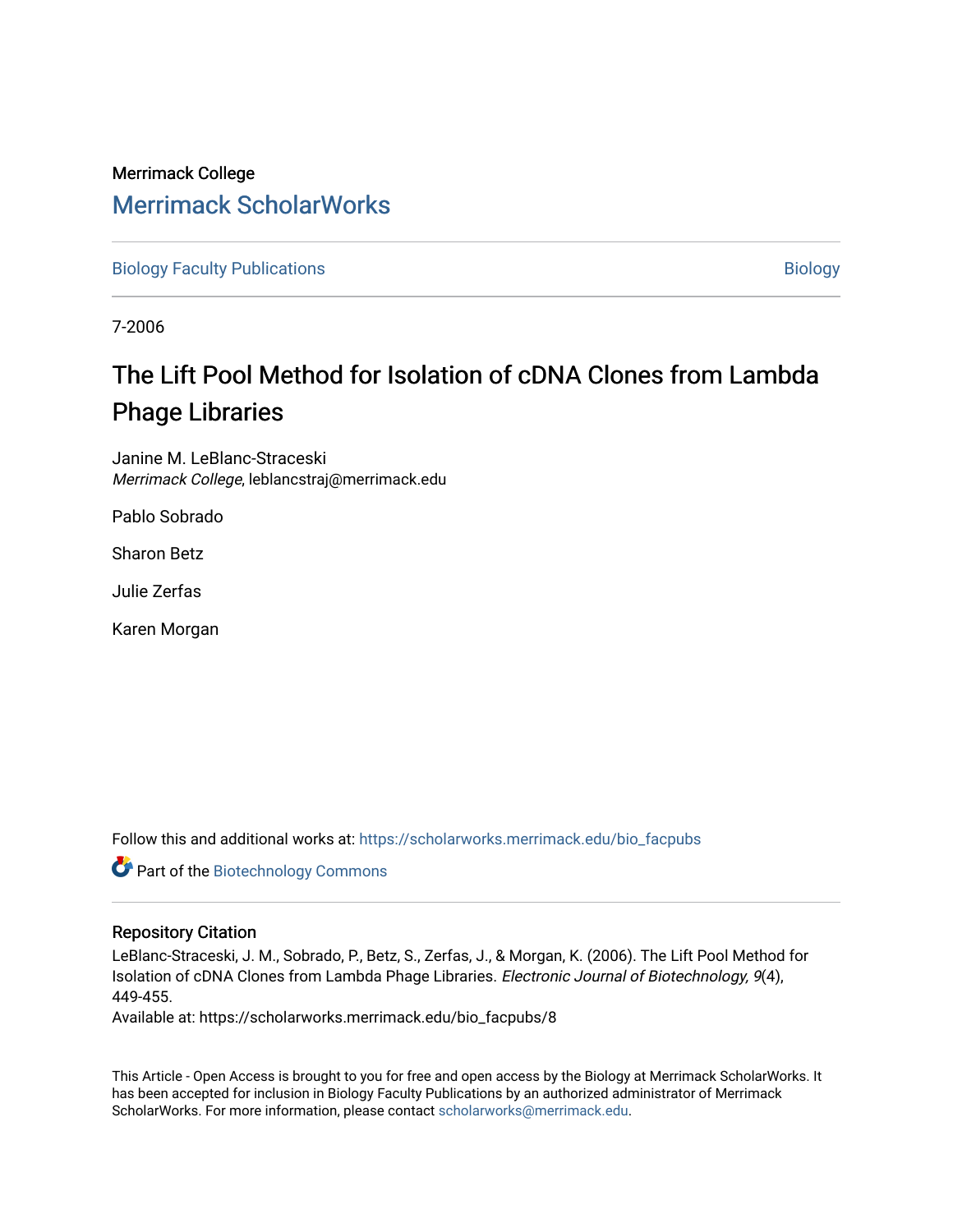# **The lift pool method for isolation of cDNA clones from lambda phage libraries**

#### **Janine LeBlanc-Straceski\***

Department of Biology and Allied Health Merrimack College North Andover Massachusetts 01845 Te: 978 837 5000 / 4357 Fax: 978 837 5180 E-mail: Janine.LeBlancStraceski@merrimack.edu

#### **Pablo Sobrado**

University of Wisconsin, Madison Biochemistry Department 433 Babcock Drive Room 123 Madison, WI 53706 Tel: 608 262 3364 Ext 2110 E-mail: psobrado@biochem.wisc.edu

#### **Sharon Betz**

Clinical Molecular Genetics Fellow McLendon Clinical Labs Department of Pathology and Laboratory Medicine University of North Carolina CB #7525 Chapel Hill, NC 27599 Tel: 919 966 4408 Fax: 919 966 6351 E-mail: sbetz@unch.unc.edu

#### **Julie Zerfas**

Building K. Wyeth BioPharma 1 Burtt Rd., Andover, MA 01810 Tel: 978 247 4295 Fax: 978 2474298 E-mail: jzerfas@wyeth.com

#### **Karen Morgan**

College of Osteopathic Medicine University of New England 11 Hills Beach Road Biddeford, ME 04005-9599 E-mail: kmorgan1@pipeline.une.edu

**Financial support:** The Faculty Development Grant Program of Merrimack College, Merck/AAAS Undergraduate Science Research Program grant, a National Science Foundation-Undergraduate Research Institution grant (NSF-URI) NSF0077516.

**Keywords:** cDNA, lambda, non-radioactive, PCR, plaque, screening.

**Abbreviations:** LP: lift pool

 PCR: polymerase chain reaction Pfu: plaque forming unit PP: plate pool SP: super pool XlMyo1d: *Xenopus laevis* myosin 1d XlMyo7a: *Xenopus laevis* myosin 7a

**A PCR based strategy was developed to screen a**  *Xenopus* **oocyte λgt10 cDNA library. The PCR-based**  **lift pool (LP) method follows the same two tiered strategy as conventional screening of phage libraries by** 

 $\overline{a}$ 

<sup>\*</sup> Corresponding author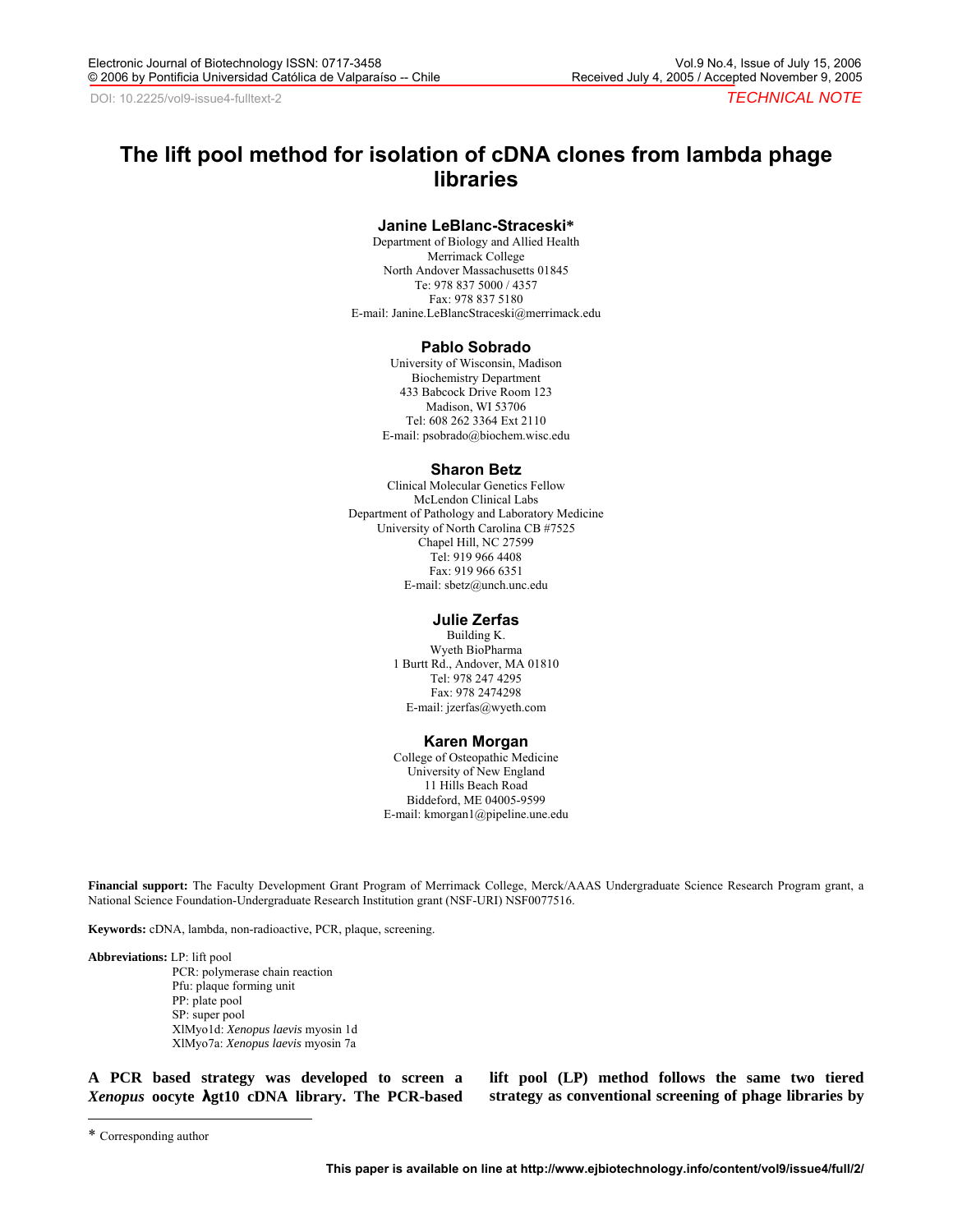**filter hybridization. Two rounds of plating, one at high density to detect the clone, and one at low density to purify the clone to homogeneity, are performed. In the first round, lysates from high density plates, termed plate pools (PP), serve as template for PCR. In the second round, phage particles adhering to plaque lifts of low density plates are washed off nitrocellulose filters to create LPs, which are used as template for PCR. The integrity of the plaques on the low-density plates is preserved. Once a positive LP has been identified, plaques on the corresponding plate are screened individually by PCR. Using isoform specific primer pairs for** *Xenopus* **myosin 7a and myosin 1d, two lambda clones were isolated. Subsequent DNA sequence analysis confirmed their identities as myosin isoforms (GenBank accession numbers: DQ100353 and AF540952). This method offers a time saving, costeffective alternative to other hierarchical pooling strategies for the repeated screening by PCR of an arrayed lambda phage library.** 

PCR based screening strategies for lambda libraries have been developed as efficient, non-radioactive alternatives to colorimetric or chemiluminescent detection of nucleic acid probes hybridized to plaque lifts (Rosenberg et al. 1991; Dorfman, 1993; Gonzalez and Chan, 1993; Amaravadi and King, 1994; D'Esposito et al. 1994; McAlinden and Krawetz, 1994; Munroe et al. 1995; Yu and Bloem, 1996; Alphey, 1997; Takumi, 1997; Watanabe, 1997). Conventional screening of  $\lambda$  phage libraries by filter hybridization involves two rounds of plating: one at high density to detect the clone, and one at low density to purify the clone to homogeneity. Many PCR based methods follow this two-tiered strategy invoking similar pooling strategies for initial detection, but different steps to isolate the final purified  $λ$  clones of interest. Here we describe a streamlined, robust alternative to the second tier of screening. In the first round, lysates from high density plates, termed plate pools (PPs), serve as template for PCR (Figure 1, steps 1-6). Then, single PPs are re-plated at low density (Figure 1, step 7). Phage particles adhering to plaque lifts of these low density plates are washed off nitrocellulose filters to create lift pools (LPs), which are used as template for PCR (Figure 1, steps 8-9). The integrity of the plaques on the plates is preserved. Once a positive LP has been identified, plaques on the corresponding plate are screened individually, again by PCR (Figure 1, step 10).



**Figure 1. The LP screening method.** The strategy is based on PCR detection of λ phage cDNA clones in pools created from high and low density plates. The integrity of low density plates in step 7 is preserved because phage are not eluted directly from the agar, neither by flooding the plate, nor by elution of phage from slices of agar from the plate. Instead plaques adhering to a nitrocellulose filter placed on the plate are washed off and used as template for the PCR screen. Once a positive low density plate is identified, individual phage eluted from agar plugs can be screened to identify the clone. Details of the protocol are described in the Materials and Methods.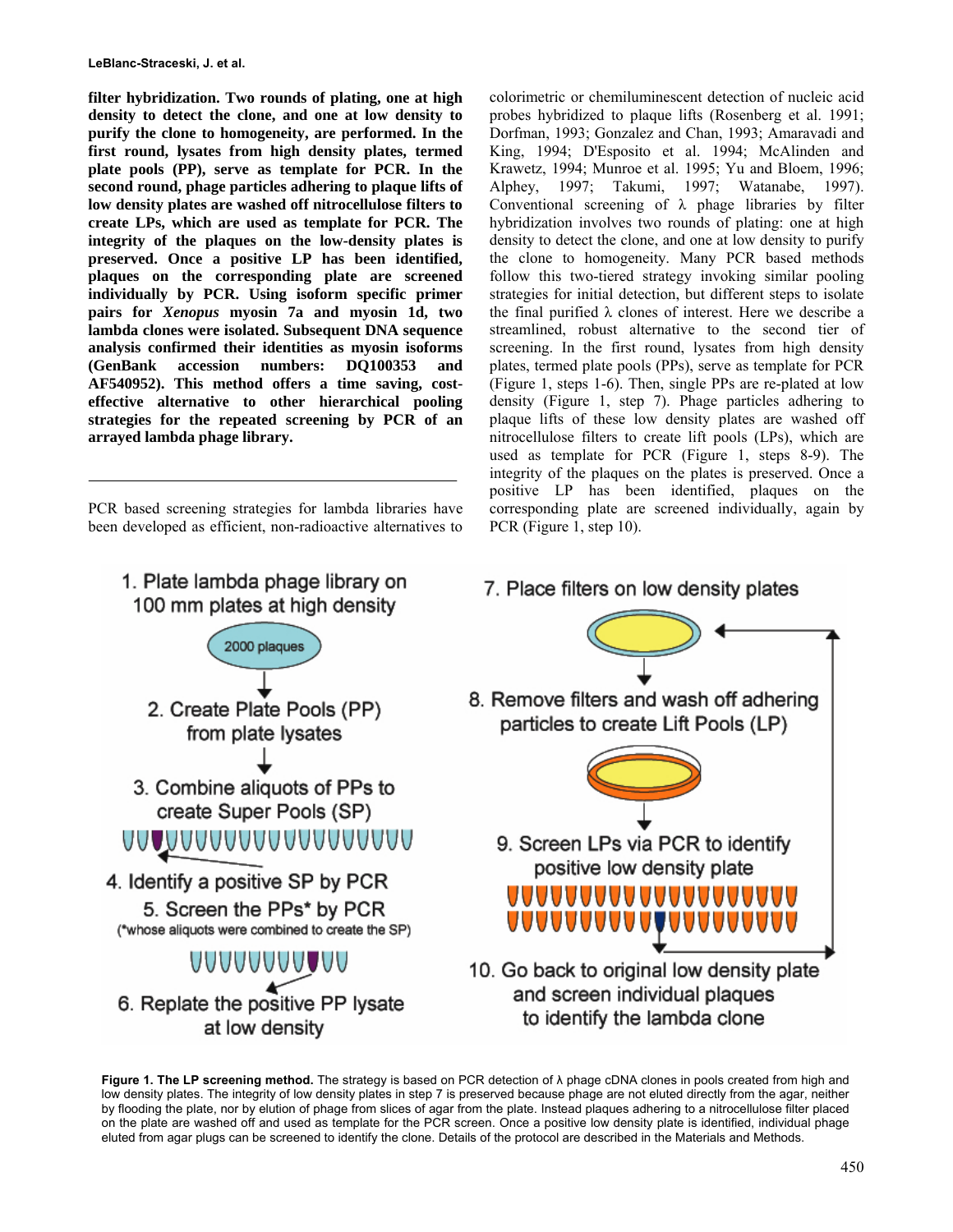### **MATERIALS AND METHODS**

Primers for PCR were derived from a 93 bp gene specific sequence of the *Xenopus laevis* myosin 7a (XlMyo7a) homologue, and a 102 bp sequence of XlMyo1d (Sokac and Bement, 2000). Forward, [CACCAAACTTCTGCTCAAGC], and reverse, [CAATAAGGGATTTACCTGTAGGA], primers were used to generate an 88 bp fragment specific to the XlMyo7a isoform. For the XlMyo1d isoform, the forward primer [ATGGGCTACATCTCCAAGGT] and reverse primer [GGGGGTTGGATTTGAGAATA] were used to generate a 79 bp fragment. Each 25 µl PCR reaction contained 2.5 µl, 10 X Sigma Taq polymerase buffer; 2 µl, 2.5 mM dNTPs; 2  $\mu$ l, 25 mM MgCl<sub>2</sub>; 0.2  $\mu$ l (1 unit) of Taq polymerase; 1  $\mu$ l each of 50 pmol/ $\mu$ l forward and reverse primers; 2 to 5  $\mu$ l of phage suspension and H<sub>2</sub>O to 25  $\mu$ l. Reactions were carried out as follows: 30 cycles of 94ºC, 60ºC and 72ºC for 30 seconds each. All PCR products were electrophoresed through 3% agarose gels in TBE buffer (Sambrook et al. 1989).

BNN102 cells were infected by a λgt10 library (Rebagliati et al. 1985) and were plated on NZCYM agar (Sambrook et al. 1989). After the initial titre was established, 400,000 pfu of the library was plated at a concentration of 2000 pfu per 100 mm plate. 200 plate lysates were prepared according to conventional methods by flooding the plates with SM buffer (Sambrook et al. 1989). Live phage were harvested, treated with  $CHCl<sub>3</sub>$  and centrifuged to remove cellular debris (Sambrook et al. 1989). These cleared lystes or PPs were stored at 4ºC. Twenty super pools (SPs) were created by pooling 10 µl aliquots of ten PPs. For example, aliquots of PPs 1-10 were combined to create SP1. Phage suspensions were used directly as the source of template DNA for PCR without further purification.

LPs were created from single positively identified PPs. The stored PP lysate was plated at a density of 100 pfu onto forty plates for a total of 4000 pfu. This number is twice the actual number of pfu used to inoculate the PP in order to build redundancy into the screen. After plaques were formed, sterile BA85 (Schleicher and Shuell) nitrocellulose



**Figure 2. cDNA Specific Primer Pairs for PCR Screen of λgt10 Library.** Primer pairs were designed to identify two different cytoplasmic myosin isoforms XlMyo7a and XlMyo1d from short cloned regions in an isoform specific region of the myosin head region. Primer pairs were tested against four templates, XlMyo1c, 7a and 1d, and lambda DNA, using the reaction conditions described in the Materials and Methods. The panel on the left shows products amplified using the 7a primer pair. The panel on the right shows similar results for 1d primer pair.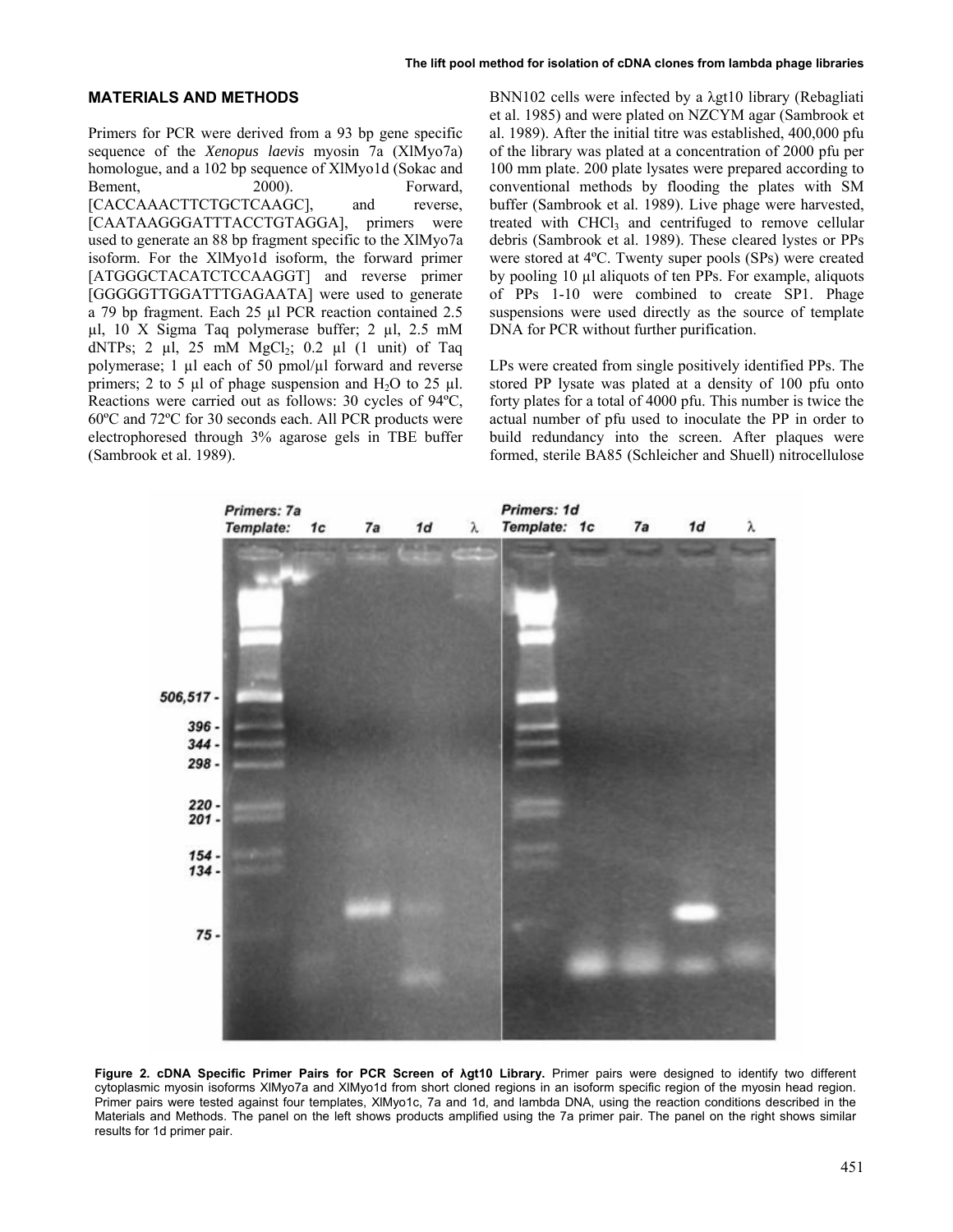#### **LeBlanc-Straceski, J. et al.**

filters were placed on top of the low density plates for 3 min. The filters were carefully removed and placed into a sterile Petri dish containing 3 ml SM buffer on a rocking platform for 5 min. The SM buffer containing phage was carefully removed into a sterile tube, shaken with a few drops of CHCl<sub>3</sub> and centrifuged to remove cellular debris. The supernatant or LP was used directly as a source of template DNA for screening by PCR. Finally, plugs containing isolated plaques were removed, vortexed with 100 µl of SM buffer, and centrifuged for 5 min at maximum RPM in a micro-centrifuge to remove agarose and cellular debris. Supernatants were screened by PCR using 2-5 µl of the plaque suspensions.

## **RESULTS**

The LP method (Figure 1) was devised to isolate sequences homologous to two unconventional myosin heavy chain from a *Xenopus* oocyte λgt10 cDNA library (Rebagliati et al. 1985). Myosin heavy chains constitute a large, multigene family with many classes each containing several isoforms. However, isoform specific sequences exist within all myosin (Sokac and Bement, 2000). Isoform specific primer pairs that amplify an 88 bp region from Xlmyo7a and a 79 bp region of XlMyo1d were used in all screening steps (Figure 2). Before plating the cDNA library, an aliquot was used as template for PCR reactions using the isoform specific primers. Both sets of primers amplified the predicted products (data not shown).

The results of the first round of PCR screening in which the SPs were used as templates are shown in Figure 3. The XlMyo7a screen identified two positive SPs and four SPs were identified in the XlMyo1d screen. The ten PPs each from SP10 (for myosin 7a) and SP6 (for myoisn 1d) were screened in the second round of PCR. Each identified a single PP (data not shown) that was subsequently used to create sets of 40 LPs (Figure 1, steps 7 and 8).

Figure 4 shows the products of the myosin 7a screen of a set of LPs. The 88 bp product was detected in LP 7 and LP 24. Once the Xlmyo7a positive LPs were identified, plaques from the original low density plates were screened individually (Figure 1, step 10). Subsequent DNA sequence analysis of the individual lambda clones purified from this screen confirmed that they contain the sequence from



**Figure 3. SP screens for two myosin isoforms.** SPs from step 3 of Figure 1 were screened in two separate sets of PCR reactions to identify SPs containing 7a cDNA clones (top lanes) or 1d (bottom lanes). Using 1 µl as a template per PCR, 17 of the 20 SPs were screened. Lanes designated M contain the same markers as in Figure 2 loaded at a lower concentration. The smallest visible band corresponds to the 506, 517 bp doublet. The 7a screen identified two positive SPs, numbers 5 and 10, and the 1d screen identified four SPs, numbers 4, 6, 12, and 17. Lanes designated (+) contain PCR reaction product in which the cloned DNA fragments from which the primer pairs were derived were used as template. Lanes (–) contain products of PCR reactions with no added DNA template.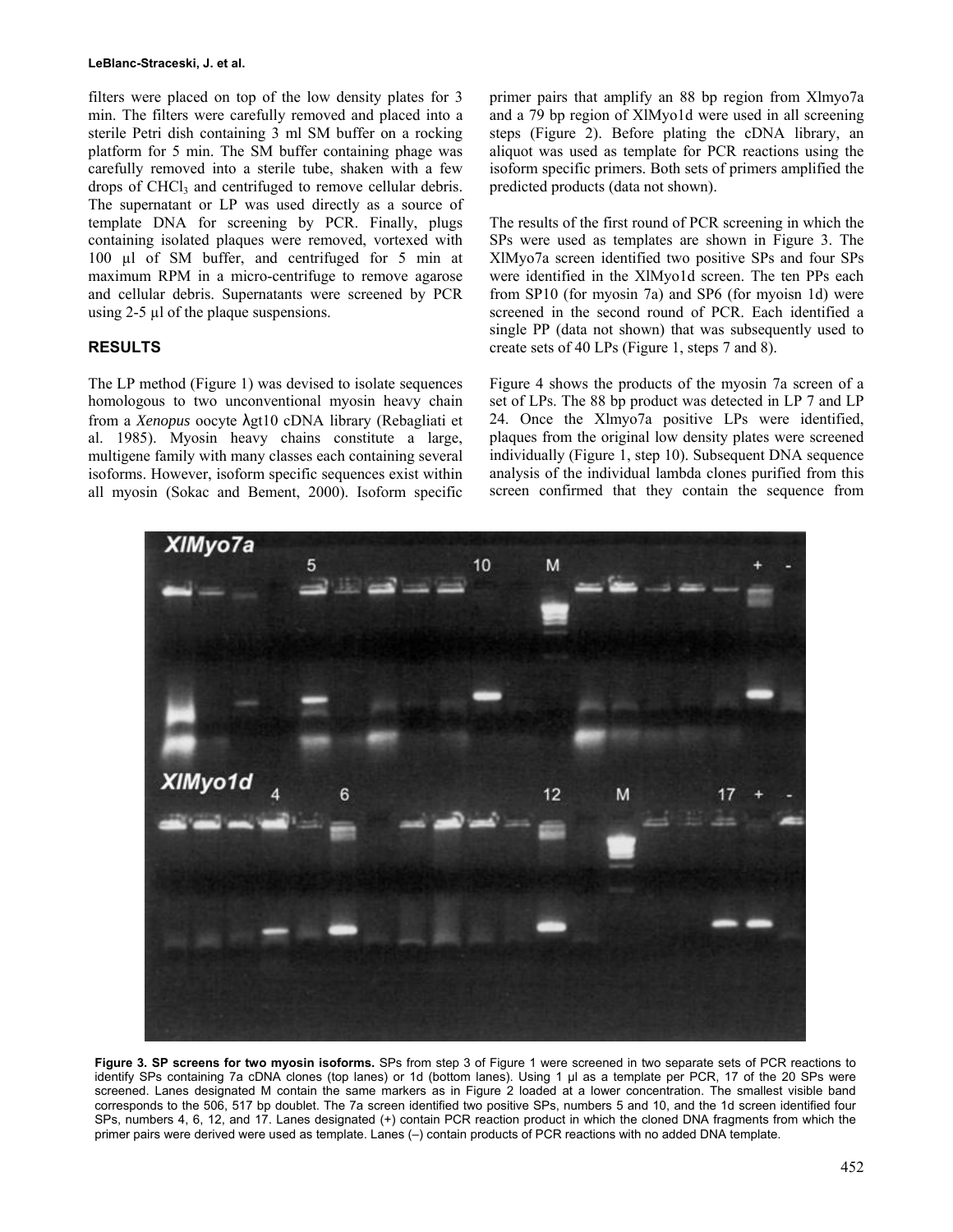which the isoform specific primers were derived and that the rest of the sequence is homologous to the myosin 7a isoform. (GenBank accession number: DQ100353). Similar results were obtained for the myosin 1d clone (GenBank accession number: AF540952).

# **DISCUSSION**

The LP method has several distinct advantages and features that make it accessible to researchers on many levels. 1) Screening LPs by PCR eliminates problems with signal-tonoise ratio often encountered with filter hybridization methods. Modifications, such as the use of heterologous or degenerate primers should also be possible. 2) Plate lysates containing live phage can be used directly as template in PCR reactions, eliminating the need for lambda DNA purification. 3) A single lambda clone can be identified in four rounds for a total of 170 PCR reactions (20 SPs; 10 PPs, 40 LPs, 100 pfu = 170). 4) Even with the preparation of PPs, which need to be prepared only once per library, the entire method can be accomplished in under 10 days. If PPs have been prepared for a prior screen, a new clone can be isolated in less than a week. 5) After re-plating positive PPs at low density, LPs can be created in under 1 hr to provide template for the penultimate round of PCR.

The advantages of PCR based screening strategies over

traditional filter hybridization based methods, regardless of titre, are many fold. Both approaches require plating of the phage library at high density followed by a plating at low density so the real comparison is at the level of signal detection. First, radioactive probes used to screen libraries must be prepared from cloned fragments or oligo nucleotides of related DNA sequences and modified to contain the radioactive isotope. They have a limited shelf life before having to be prepared again. Although, PCR primers must be designed, synthesized and tested before use, they require no special modification, last indefinitely, and can be used for other applications. Second, a comparison of subsequent steps reveals that the preparation of plaque lifts, hybridization and detection is much more labour intensive than the preparation of plate lysates and direct screening by PCR. The LP method provides an additional benefit of being able to conduct the initial screening for many different cDNA clones without replating the entire library.

The pooling strategy was devised to reduce the number of PCR reactions necessary to identify a positive PP (Figure 1). The number of pfu screened at each round is as follows. In the first round the 20 SPs (a total of  $4 \times 10^5$  pfu) are screened. One SP identifies 10 PPs  $(2 \times 10^4 \text{ pfu})$  to be screened in the second round. Thus it takes only thirty PCR reactions in two rounds of PCR to identify a positive PP.



**Figure 4. Identification of LPs containing XlMyo7a λgt10 cDNA clones.** LPs were prepared as described in Figure 1. Using 3 µl as template in a 20 µl PCR reaction, 40 LPs were screened by PCR using the isoform specific primers for Xlmyo7a. The products were electrophoresed on a 3% agarose gel. The 88 bp product was detected in LPs 7 and 24. On both the top and bottom tiers of the gel, Lambda/HindIII markers were run in lane 1) The following templates were used in the PCR reactions whose products are run in lanes 2-4; lane 2) pXlmyo7a, a plasmid containing the fragment from which the isoform specific primers used to screen the library were derived; lane 3) no DNA template; lane 4) λPS103, a plate lysate of a purified lambda clone of the XlMyo1d myosin isoform.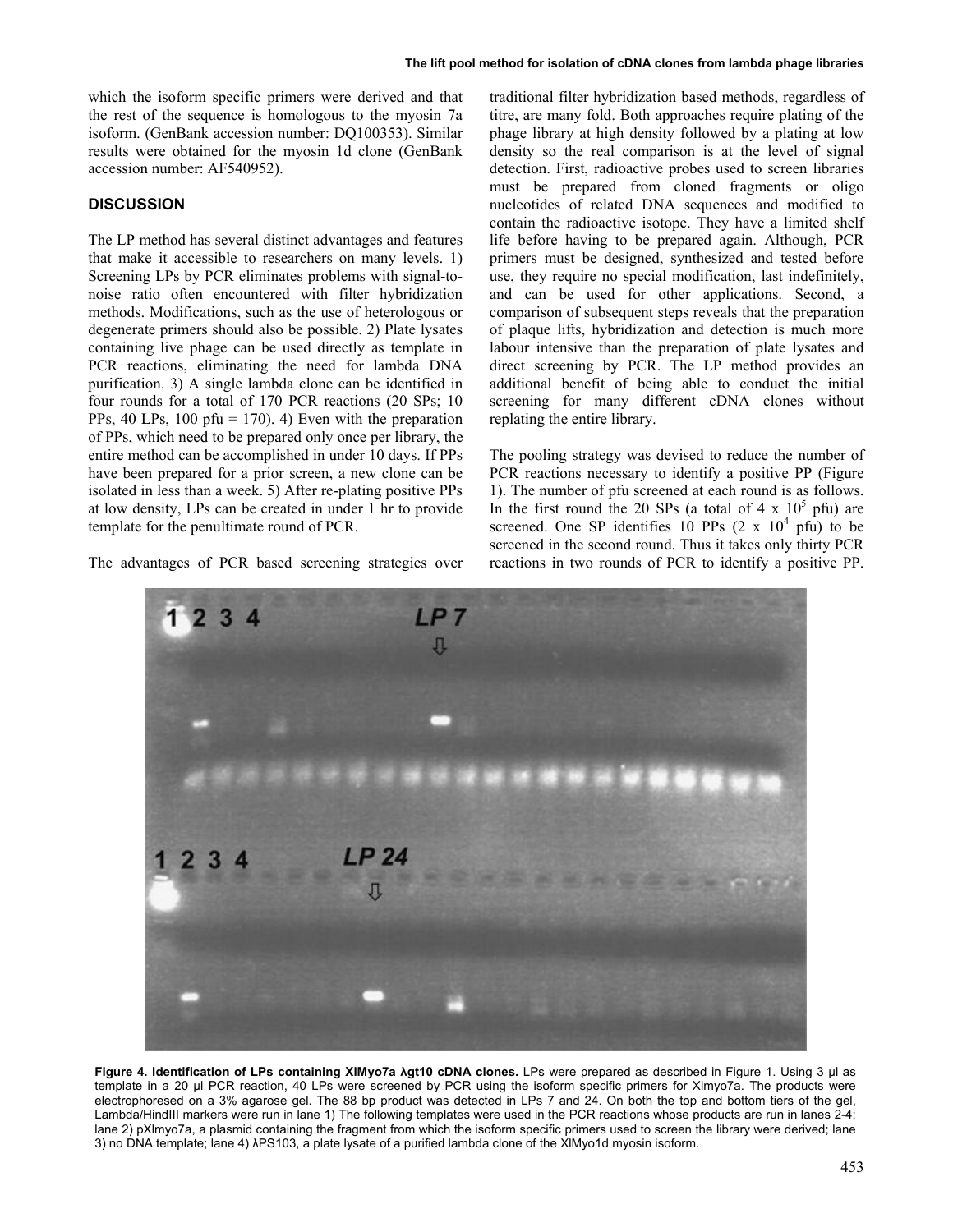#### **LeBlanc-Straceski, J. et al.**

This pool is used to inoculate plates at a density of 100 plaques per plate. The low density plates are used to create 40 LPs that are screened in the third round of PCR (4000 total pfu). Finally, in the fourth round, each of the one hundred plaques (100 pfu) on the positively identified low density plate is screened by PCR. The total number of pfu that are screened to identify a single positive cDNA clone in the four rounds of PCR is 424,100. Alternatively, if time is more critical than reagents, all 200 PPs can be screened simultaneously using a multiwell dish and two thermal cyclers.

As mentioned in the introduction, other PCR based screening strategies that utilize hierarchical pooling diverge when it comes to isolating single clones from the smallest pools used in the first few rounds. Watanabe et al. (1997) use a method to isolate single clones which involves three rounds of replica plating followed by overnight elution of the phage from slices of the original plates and then replating the lysate at sequentially lower density. Although the creation of PPs is initially somewhat more labour intensive, it offers the advantage of being able to re-screen the library very quickly many times.

D'Esposito et al. (1994) report a technique that has been used more recently by Kolbinger et al. (1998) to screen 9.5  $x10<sup>5</sup>$  pfu using a somewhat similar pooling and re-plating scheme. Although the minimum number of individual PCR reactions is only slightly higher in the D'Esposito et al. 1994 (200 vs 170 for the LP method) two additional platings are required. 192 wells of 32, 6 well plates were used to create top level pools analogous to the PPs described here. The lysates from these top level pools were arrayed in 96 well micro titre dishes and mixed row and column. PCR screening and subsequent re-screening identified a top level pool containing 13,000 pfu which was then plated onto 16 well plates and a similar process described above repeated. The level two pool, containing 450 pfu was again plated onto 24 well plates and rescreened. Finally, 48 single plaque containing pools were plated and a single positive plaque was obtained. The advantage of the LP method is that it utilizes only two platings. In both methods the first plating is done only once, but subsequent platings must be done for each clone that is isolated. In the LP method this is only one additional plating as opposed to three for the D'Esposito method (D'Esposito et al. 1994).

As alternative to screening cDNA libraries to obtain clones, methods such as 5' and 3' RACE have been developed (Frohman et al. 1988). PCR amplification to obtain full length cDNAs starting from a small internal sequence requires at least three separate amplifications and several cloning reactions. The 3' extension using oligo dT is relatively straight forward. A single round of PCR amplification, and cloning into appropriately modified vectors can be accomplished in a few days. However, the 5' end requires several enzymatic steps, including the 1) randomly primed reverse transcription of mRNA followed by the 2) addition of an adapter via ligation or PCR onto the newly synthesized cDNA. 3) A subsequent round of PCR amplification, using primers complementary to the adapter and cDNA sequence of interest yields the final 5' end product. Next, the 5' end cDNA has to be cloned and finally recombined with the 3' end product to yield a full length transcript. This method is usually efficient for single cDNA isolation. However, when several cDNAs are to be isolated from a single library, the pooling and LP method proves to be a very efficient method, especially if the library is obtained from a colleague or commercial vendor. Once the PPs are made, the library can be re-screened hundreds of times. A single PP can be identified in only two rounds of amplification. Within a minimum of two additional days, a single clone can be identified. Thus this method is highly efficient for isolation of multiple clones from a single library.

Many applications such as drug discovery and structure/function relationship investigations require fulllength cDNA sequences to identify and express the proteins encoded. EST's identified by DNA microarray chip technology are only partial segments of the coding regions of genes. Lambda libraries remain reliable sources of cloned full length, or near full length, cDNAs. The streamlined PCR screening strategy described here improves upon other PCR based methods because the LP technique allows the repeated rapid isolation of specific lambda clones from complex libraries.

## **REFERENCES**

ALPHEY, Luke. PCR-Based method for isolation of fulllength clones and splice variants from cDNA libraries. *BioTechniques*, March 1997, vol. 22, no. 3, p. 481-486.

AMARAVADI, Lakshmi and KING, Michael W. A rapid and efficient, non-radioactive method for screening recombinant DNA libraries. *BioTechniques*, January 1994, vol. 16, no. 1, p. 98-103.

D'ESPOSITO, Maurizio; MAZZARELLA, Richard; PENGUE, Gina; JONES, Carmela; D'URSO, Michele and SCHLESSINGER, David. PCR-based immortalization and screening of hierarchical pools of cDNAs. *Nucleic Acids Research,* November 1994, vol. 22, no. 22, p. 4806-4809.

DORFMAN, David M. Amplification of bacteriophage library inserts using polymerase chain reaction. *Methods in Enzymology*, 1993, vol. 218, p. 336-340.

FROHMAN, Michael A.; DUSH, Michael K. and MARTIN, Gail R. Rapid production of full-length cDNAs from rare transcripts: amplification using a single genespecific oligonucleotide primer. *Proceeding of the National Academic of Science of the United States of America,*  December 1988, vol. 85, no. 23, p. 8998-9002.

GONZALEZ, Daniel H. and CHAN, Raquel L. Screening